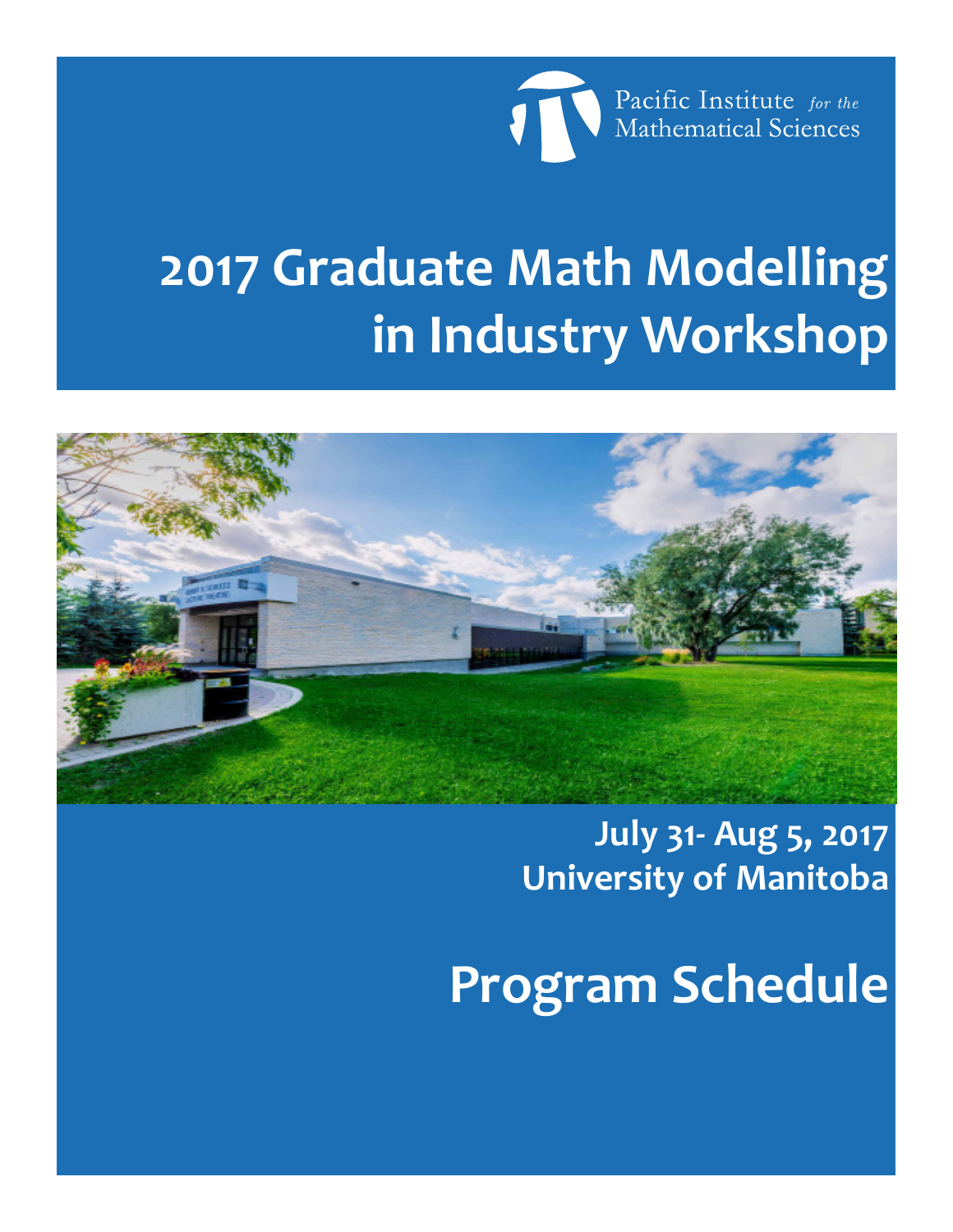# **Getting Started**

令 **Get connected:** Select the "eduroam" or "uofm-guest" wireless network on your wireless device. Open up a web browser, and you will be directed to the login page. Note that "eduroam" uses your home university credentials, and must be set up in advance.

### **FAQs**

#### **Q: Where do I check in on the first day?**

Sunday, at the ice breaker at Pony Corral restaurant. Monday morning, at St. John's College

#### **Q: Where are the sessions?**

- All main sessions will be in the **Robert B. Schultz Theater** in **St. John's College**
- You will find a copy of the building floor on page 8 and a campus map at the end of the program.

#### **Q: Will the program change?**

Program changes and updates will be announced at each session.

#### **Q: When should I wear my badge?**

Please wear your name badges at all times on site so that PIMS Staff recognize you as a guest.

#### **Q: Where can I go for help on site?**

If you need assistance or have a question during the conference, please feel free to talk to one of the organizers.

#### **Q: Where can I get refreshments and meals?**

For snacks or quick meals, please view the list of UManitoba eateries here:<http://umanitoba.ca/campus/housing/guests/food.html>

#### **Q: Where can I get directions for campus and the building?**

You will find a copy of the building floor on page 3 and a campus map at the end of the program.

#### **Q: Where can I get bus information?**

Google maps is the way to go, but see also the information on page 9.

#### **Q: Where can I get a cab to pick me up from the Venue?**

You can call Unicity Taxi (204-925-3131) or Duffy's Taxi (204-925-010) and request to be picked up at St. John's College

There will be photography throughout this event. PIMS' event photography is used across a variety of our communications platforms including web, print and electronic promotional materials. If, for any reason, you wish not to have your photo taken or used in this manner, please contact the event organizers.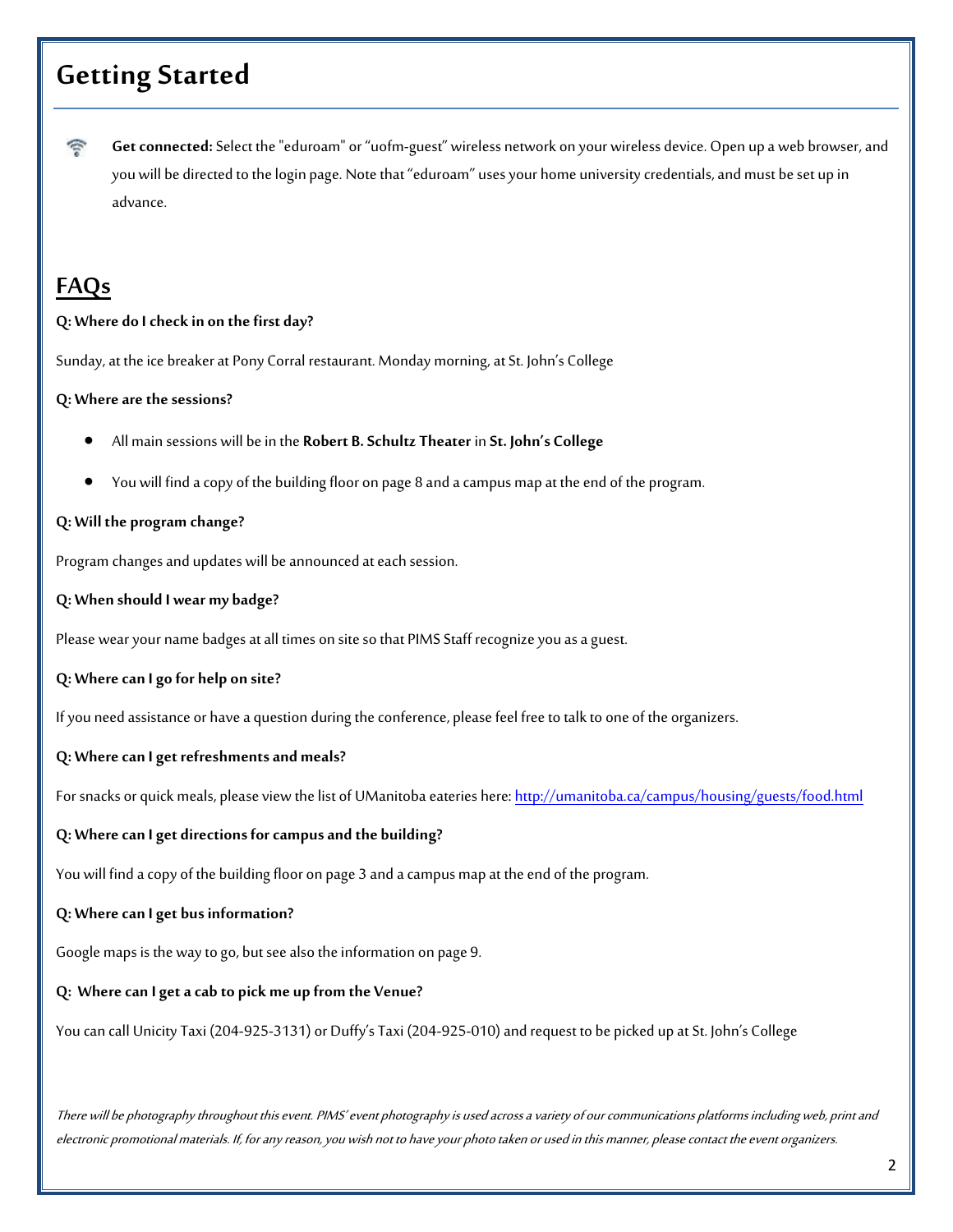

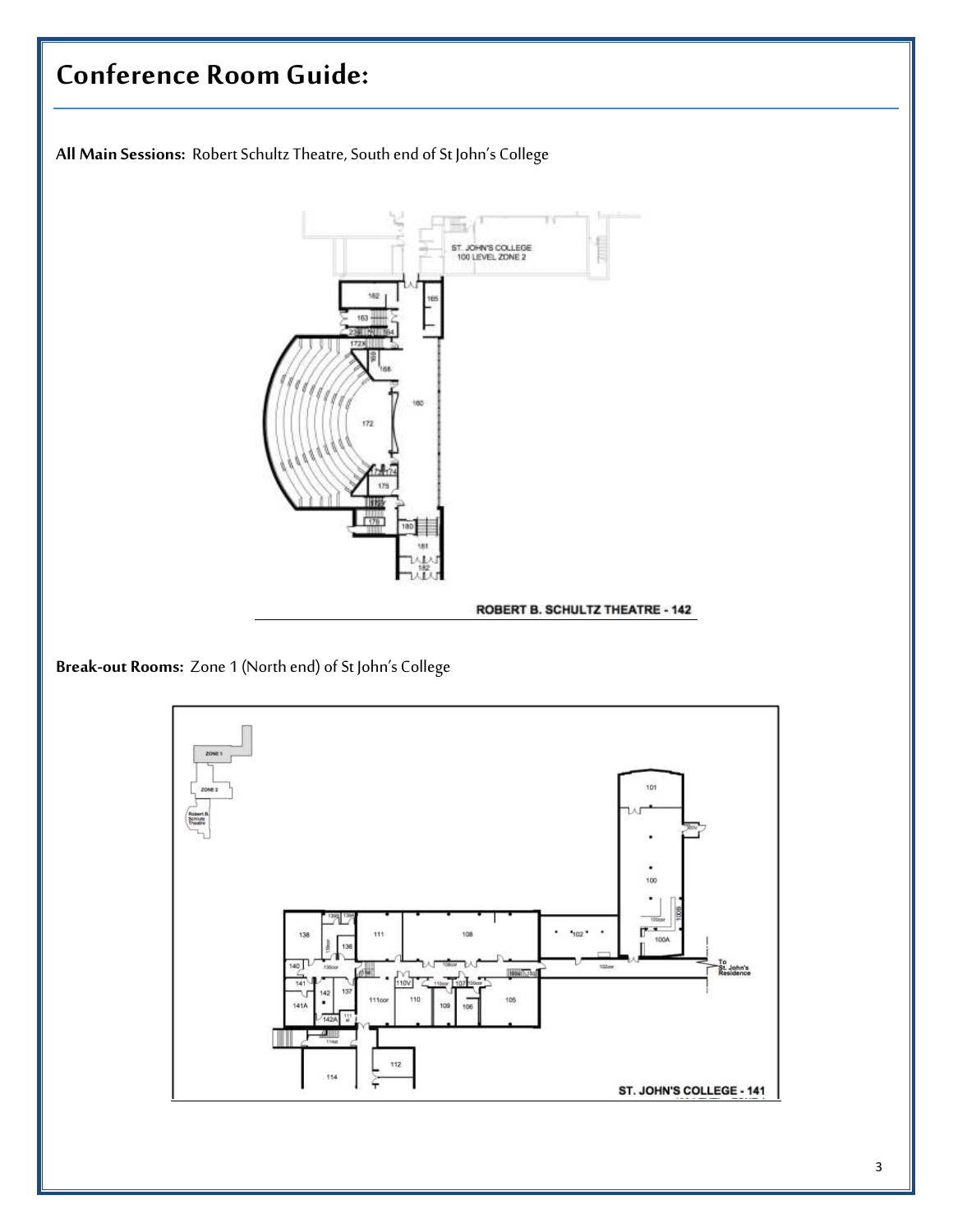### **General Travel Directions:**

**Airport to University of Manitoba**: The Best Western Hotel on Pembina has a free shuttle available to all participants staying at the hotel during the workshop.

**Public transit to University of Manitoba**: A quick 10 minute bus ride takes you from the hotel to the university. Route 60 or 160 on Pembina Highway is the route to take. See the map on page 9 for details. A bus pass is included in registration materials for out-of-town participants.

Parking at University of Manitoba: <http://umanitoba.ca/campus/parking/visitor/index.html>

**University of Manitoba Map** <http://umanitoba.ca/maps/>

# **Schedule**

#### **Sunday July 30**

| 3:00pm & onwards | Arrival and check-in, Best Western Pembina Inn, 1714 Pembina Hwy, Winnipeg |
|------------------|----------------------------------------------------------------------------|
| 5:30pm - 7:00pm  | Ice breaker at Pony Corral, 1700 Pembina Hwy, Winnipeg                     |

#### **Monday, July 31**

| 8:30am - 9:00am   | Registration: outside Schultz Theatre, St John's College, UManitoba                                   |  |
|-------------------|-------------------------------------------------------------------------------------------------------|--|
| 9:00am - 9:15am   | Welcome from UManitoba and PIMS. Schultz Theatre, St. John's College                                  |  |
| 9:15am - 10:30am  | Project descriptions by mentors (25 minutes each)                                                     |  |
|                   | Team 1 - Julien Arino, UManitoba: Reconciling potential and effective air travel data.                |  |
|                   | Team 2 - Marine Jacquier, UManitoba: Modelling cell signaling pathways                                |  |
|                   | Team 3 - Sarah Plosker, BrandonU: Modelling a quantum spin network                                    |  |
| 10:30am - 11:00am | Coffee Break (Galleria, by Schultz Theatre)                                                           |  |
| 11:00am - 11:50am | Continued: Project descriptions by mentors (25 minutes each)                                          |  |
|                   | Team 4 - Stephanie Portet, UManitoba: Modelling the organization of the cytoskeleton                  |  |
|                   | Team 5 - A. Thavaneswaran and A. Paseka: Financial Risk Forecasting                                   |  |
| 11:50am - 12:00pm | Instructions for afternoon / week                                                                     |  |
| 12:00pm - 1:00pm  | Lunch (please view a list of UManitoba eateries: http://umanitoba.ca/campus/housing/guests/food.html) |  |
| 1:00pm - 2:30pm   | Workshop - Tools for Mathematical Computing (M. Lamoureux & R. Slevinski)                             |  |
| 2:30pm - 5:30pm   | Start work on projects (Rooms listed on page 9)                                                       |  |
| 5:30pm onward     | Free evening/Work on projects as per group preference                                                 |  |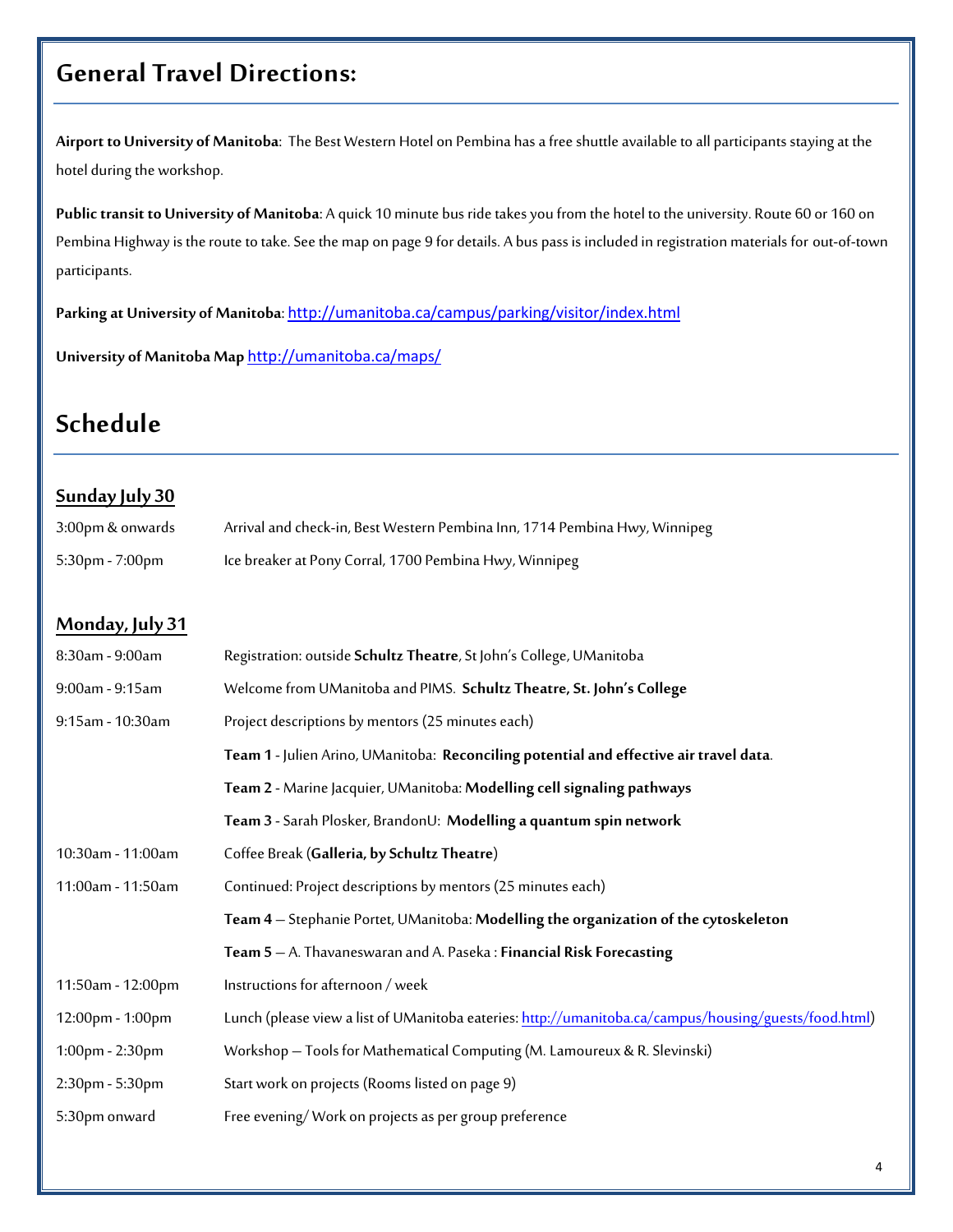| Tuesday, Aug 1       |                                                                                                       |
|----------------------|-------------------------------------------------------------------------------------------------------|
| $8:30$ am - 10:00 am | Workshop with M, Lamoureux (PIMS). Mathematical Modeling. Schultz Theatre                             |
| $10:00$ am - 10:30am | Coffee Break (Galleria, by Schultz Theatre)                                                           |
| $10:30$ am - 12:00pm | Work in teams (Rooms listed on page 8)                                                                |
| 12:00pm - 1:00pm     | Lunch (please view a list of UManitoba eateries: http://umanitoba.ca/campus/housing/guests/food.html) |
| $1:00$ pm - 5:30pm   | Work in teams                                                                                         |
| 5:30pm onward        | Free evening/Work on projects as per group preference                                                 |

### **Wednesday, Aug 2**

| $8:30$ am - 12:00pm   | Work in teams                                                                                         |
|-----------------------|-------------------------------------------------------------------------------------------------------|
| 12:00pm - 1:00pm      | Lunch (please view a list of UManitoba eateries: http://umanitoba.ca/campus/housing/guests/food.html) |
| $1:00$ pm - $3:00$ pm | Work in teams                                                                                         |
| $3:00$ pm - $4:00$ pm | Presentation of Progress Reports (20 minutes each). Schultz Theatre                                   |
|                       | Team 3,4,5                                                                                            |
| $4:00$ pm - $4:30$ pm | Coffee Break (Galleria, by Schultz Theatre)                                                           |
| $4:30$ pm - 5:10pm    | Continued: Presentation of Progress Reports (20 minutes each)                                         |
|                       | Team 1-2                                                                                              |
| 5:10pm onward         | Free evening/Work on projects as per group preference                                                 |

### **Thursday, Aug 3**

| $8:30$ am - 12:00pm    | Work in teams                                         |
|------------------------|-------------------------------------------------------|
| $12:00$ pm - $3:00$ pm | Excursion - trip TBC                                  |
| $3:00$ pm - 5:30pm     | Work in teams                                         |
| 5:30pm onward          | Free evening/Work on projects as per group preference |

### **Friday, Aug 4**

| $8:30$ am - 5:30pm | Work in teams                                                       |
|--------------------|---------------------------------------------------------------------|
| 5:30pm onward      | Meet-up for Barbeque dinner: The Daily Bread, at St. John's College |
|                    | Free evening/Work on projects as per group preference               |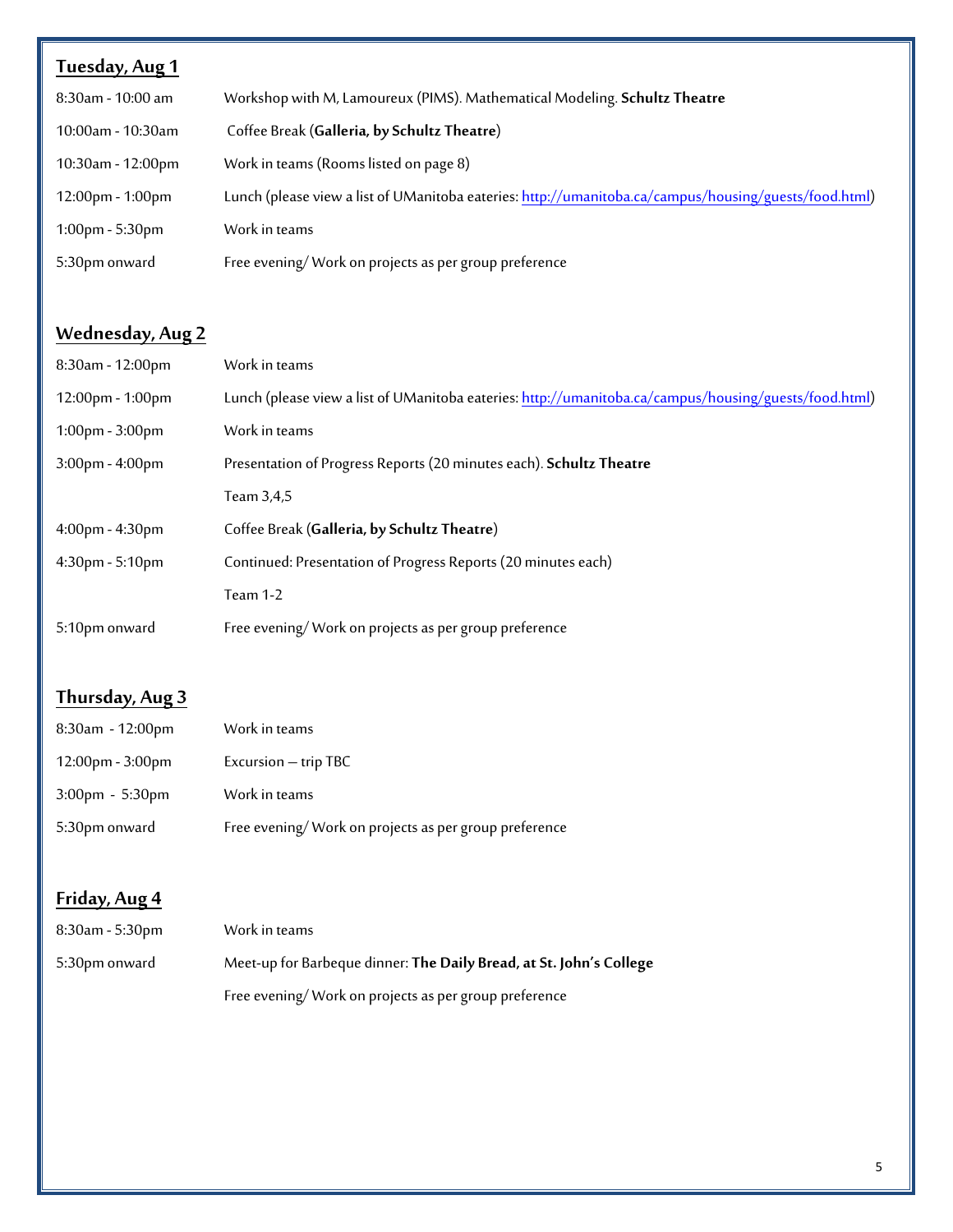| Saturday, Aug 5                                                                                                           |                                                                        |  |
|---------------------------------------------------------------------------------------------------------------------------|------------------------------------------------------------------------|--|
| $9:00$ am - 10:15am                                                                                                       | Final presentations, by team members (25 minutes each) Schultz Theatre |  |
|                                                                                                                           | Teams 1-3                                                              |  |
| $10:15$ am - 10:45am                                                                                                      | Coffee Break (Galleria, by Schultz Theatre)                            |  |
| 10:45am - 11:35am                                                                                                         | Continued: Final presentations, by team members (25 minutes each)      |  |
|                                                                                                                           | Team 4, 5                                                              |  |
| $11:35$ am - 12:00pm                                                                                                      | Wrap up, and departures                                                |  |
| Event Survey: Participants are requested to fill in the anonymous event evaluation survey here: http://ow.ly/DIMK30dUJYJ. |                                                                        |  |

# **Teams and Participant List**

#### **Project 1:**

**Mentor: Julien Arino - University of Manitoba** 

#### **Topic: Reconciling potential and effective air travel data**

#### **Team members:**

- 1. Majid Afshar, Memorial University
- 2. Jane Breen , University of Manitoba
- 3. Md Ismail Hossain, University of Manitoba
- 4. Xiang Jiang, Dalhousie University
- 5. Mohammed Mujaab Kamso , University of Manitoba
- 6. Samuel Laferriere, Université de Montréal
- 7. Tae Yoon Lee, University of British Columbia

#### **Project 2:**

#### **Mentor: Marine Jacquier - University of Manitoba**

#### **Topic: Modeling cell signaling pathways**

#### **Team members:**

- 1. Jummy David, University of British Columbia
- 2. Yang Du, University of Alberta
- 3. Kanika Grover, University of Manitoba
- 4. Farzaneh Jannat, University of Manitoba
- 5. Luyao Lin, Simon Fraser University
- 6. Yinduo Ma, Wilfrid Laurier University
- 7. Negin Pasban Roozbahani, University of Manitoba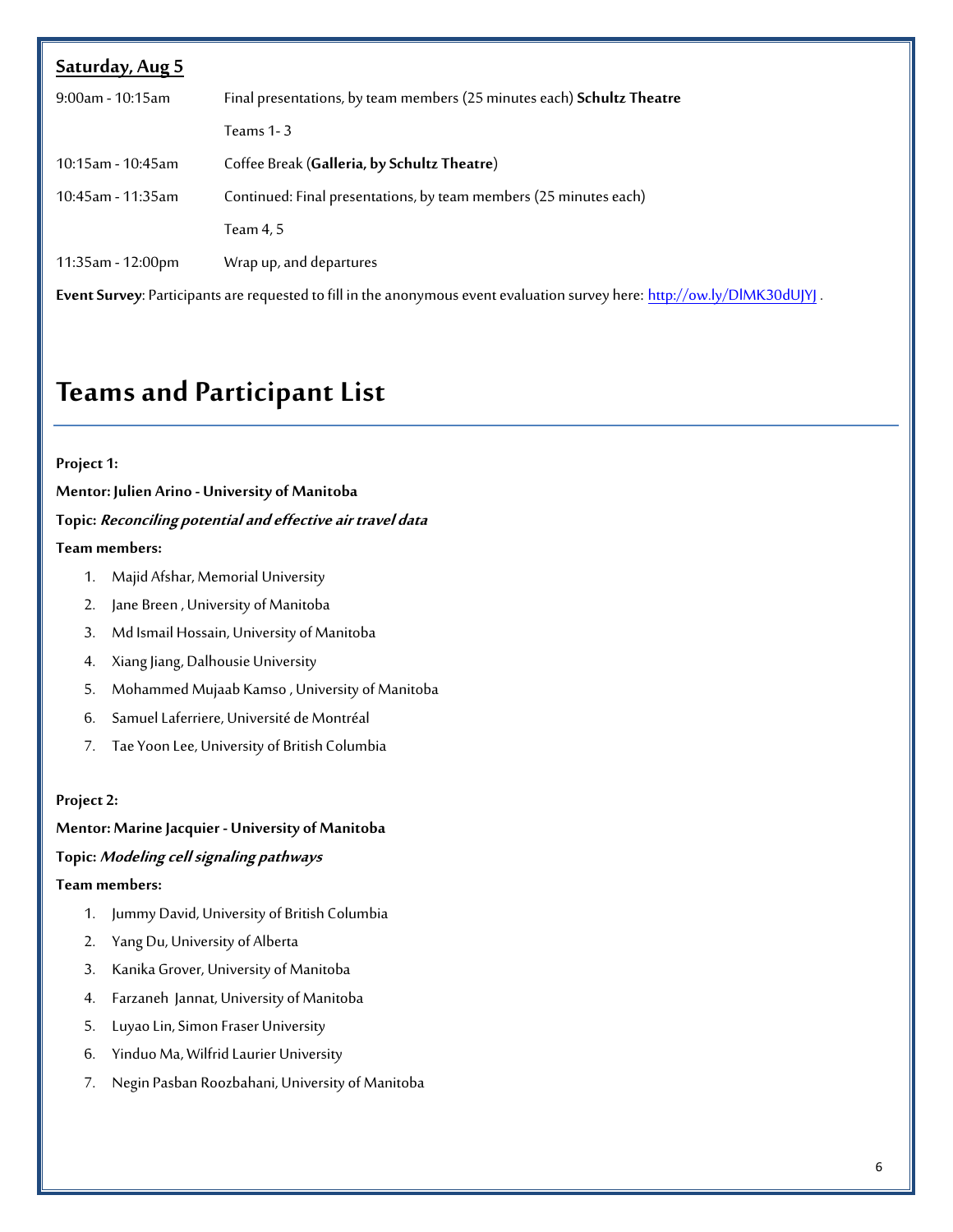#### **Project 3:**

#### **Mentor: Sarah Polsker - Brandon University**

#### **Topic: Modelling a quantum spin network**

#### **Team members:**

- 1. Muhammad Zubair, University of Manitoba
- 2. Charlene Chu, University of Toronto
- 3. Mounada Gbadamassi, Universite de Moncton
- 4. Ruwan Chamara Karunanayaka, Simon Fraser University
- 5. Naghmeh Shahverdi , University of New Brunswick
- 6. Xiaohong Zhang, University of Manitoba

#### **Project 4:**

**Mentor: Stephanie Portet - University of Manitoba Topic: Modelling the organization of the cytoskeleton Team members:** 

- 1. Maryam Ghanbari, University of Manitoba
- 2. Shirin Ghanbari, University of Manitoba
- 3. Ilia Ilmer, University of Calgary
- 4. Ryan Sherbo, University of Manitoba
- 5. Konstantinos Stamatis , University of Manitoba

#### **Project 5:**

#### **Mentors: A. Thavaneswaran & A. Paseka - Univeristy of Manitoba**

#### **Topic: Financial Risk Forecasting**

#### **Team members:**

- 1. Neda Arzandeh, University of Manitoba
- 2. Justin Daniels, University of Manitoba
- 3. David Valere Hagenimana, University of Nairobi
- 4. Tao Lei, McGill University
- 5. Bo Pan, University of Alberta
- 6. Charles Sam, University of Calgary
- 7. Sima Sharifirad, Dalhousie University
- 8. Thomas Situma, University of Nairobi

#### **GMMIW Staff:**

Michael Lamoureux: PIMS Innovation Coordinator John DiNoto: PIMS UManitoba Site Administrator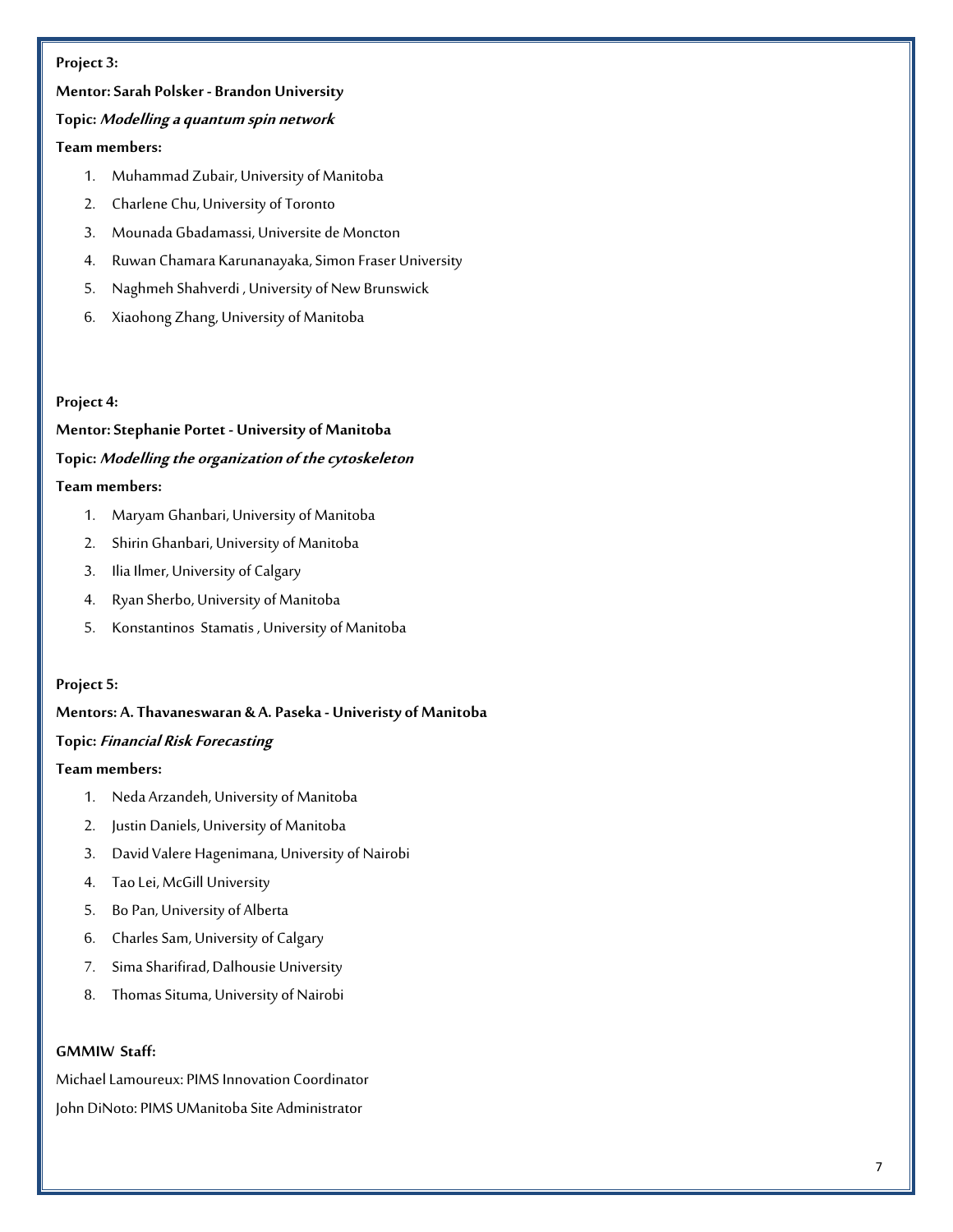# **Meeting Rooms**

| Team                        | <b>Team Meetings</b> | <b>Computer Room</b> |
|-----------------------------|----------------------|----------------------|
|                             | $(8:00am - 9:00pm)$  | $(8:00am - 9:00pm)$  |
| Project 1: Julien Arino     | Room 111, St John's  | Room 107, Machray    |
| Project 2: Marine Jacquier  | Room 113, St John's  | Room 107, Machray    |
| Project 3: Sarah Polsker    | Room 114, St John's  | Room 108, Machray    |
| Project 4: Stephanie Portet | Room 117, St John's  | Room 108, Machray    |
| Project 5: A. Paseka and A. | Room 128, St John's  | Room 311, Machray    |
| Thanyaneswaran              |                      |                      |

**Team Meeting Rooms:** Zone 1 (North end) of St John's College

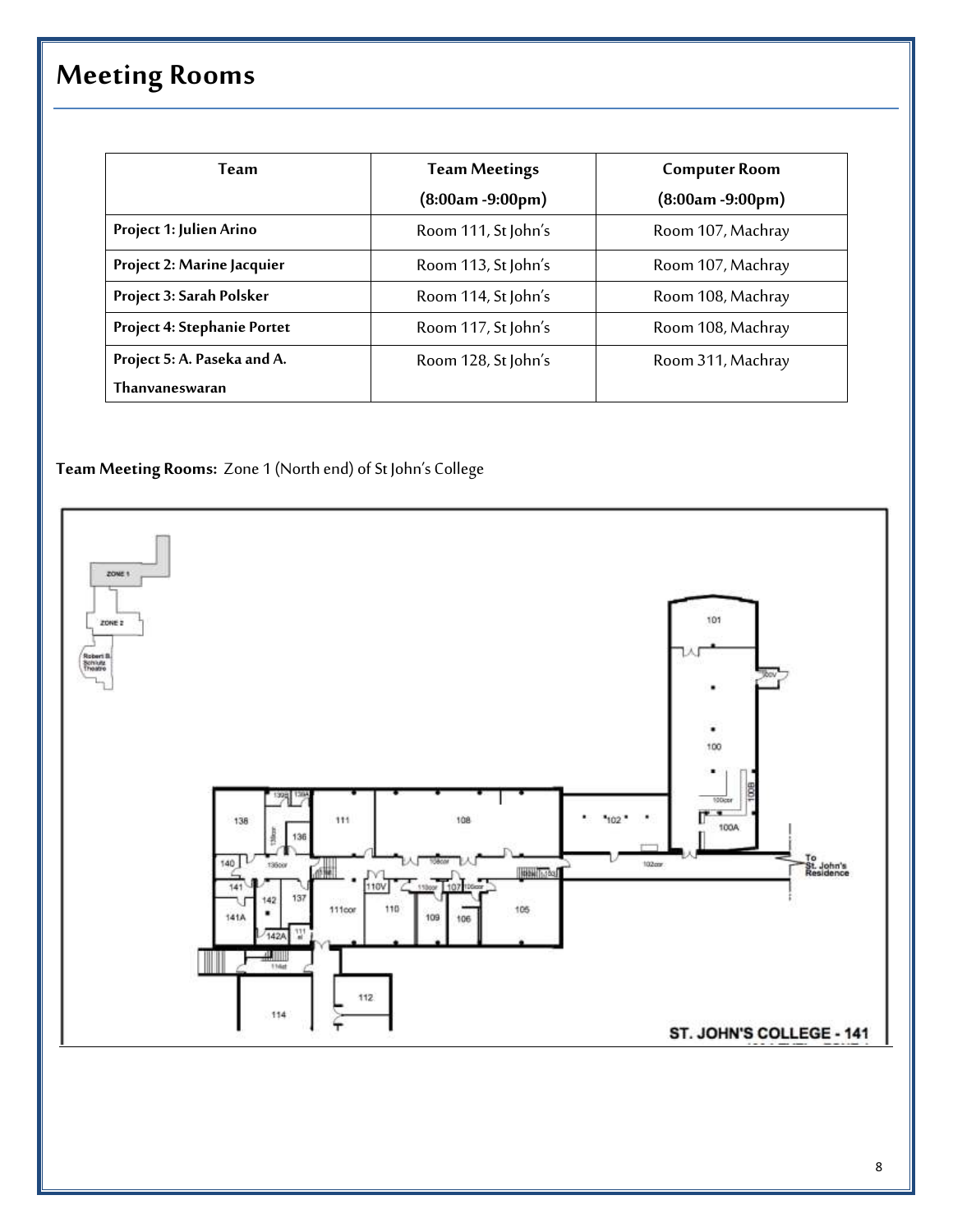## **Transit Maps**

**Please see the following for map for bus number 60 Pembina, University of Manitoba. If you are taking a bus to University from the Best Western Hotel, you can catch Bus 60 on Southbound Pembina at Manahan. A weekly bus pass is included for out-of-town participants. Regular fare is \$2.70 per trip.**